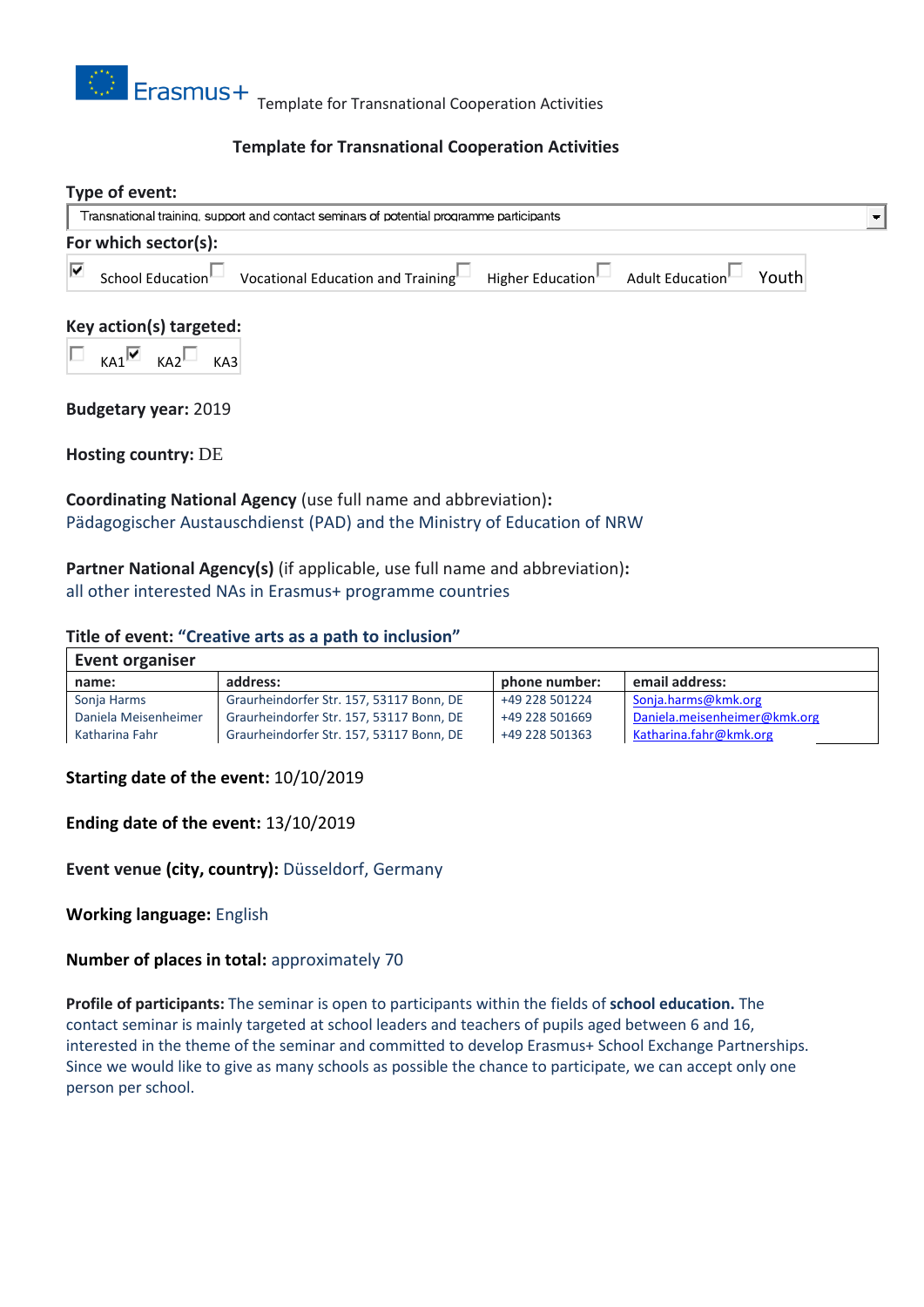

### **Themes and goals of the event:**

The contact seminar offers an opportunity for school leaders and teachers to work together on topics of mutual interest. You will receive information about the Erasmus+ programme in general and Key Action 2 – School Exchange Partnerships in particular. During an Erasmus+ School Exchange Partnership pupils and teachers work together in international teams on a chosen topic. During the seminar you will develop project ideas for Erasmus+ School Exchange partnerships and start preparing your project application. The topic of your School Exchange Partnerships will be your free choice. We will, however, contentwise focus on impulses and best practice examples of how to use creative arts as a path to inclusion during an Erasmus+ School Exchange partnership.

"Inclusion" basically means equal access and opportunities for everyone. In school it is a lot about designing the learning environment and methods in such a way that all pupils are properly supported in their learning processes – no matter of race, gender, social and economic background or any kind of special needs. Creative arts can be used to improve inclusion in school partnership projects. Creative expression through painting, singing, dancing, drama can strengthen group building, emotional intelligence, curiosity and empathy. All pupils can take part according to their abilities. Different levels of language skills or intercultural differences can also be compensated by working together in a creative way.

We would like to invite you to discuss ways to use creative arts at your school and in international project work to improve inclusion and develop project ideas for your Erasmus+ application in 2020. Please understand that we will not have the time to carry out creative workshops on different topics because our main aim will be to form school partnerships and work on project ideas.

**Expected results:** Participants will develop project ideas and start preparing their project application during the contact seminar.

### **Programme of event: (see attached programme)**

**Event's webpage** (if applicable):

**Travel information:** available in the attached description of the seminar

**Event fee** (amount in EUR, if applicable): The PAD as the hosting NA will cover the hosting costs (accommodation, food, conference arrangements). The sending NA will pay the travel expenses of the participants to the venue.

**Event fee** (what covers the fee): accommodation in a single room for 3 nights, all meals, documentations, participation in cultural events.

**Travel costs** (who covers the travel costs): sending NA

### **Number of participants per country:** up to 3